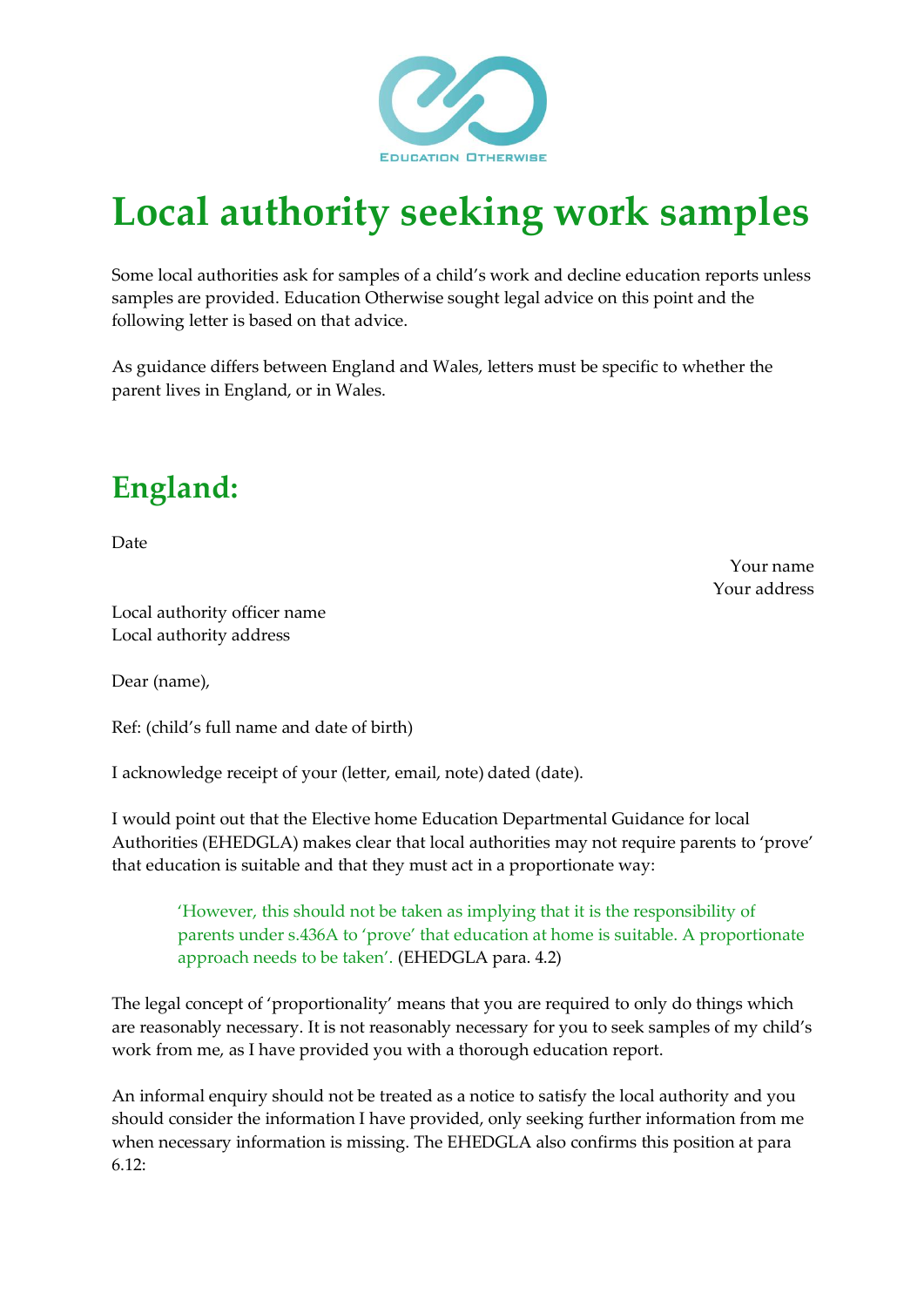*'In considering whether it is satisfied by the parent's response to the s.437(1) notice, it is open to the authority to consider any other relevant information available to it ……. Of course, the local authority should give reasonable weight to information provided by parents, on its own merits. For example, an authority should not dismiss information provided by parents simply because it is not in a particular form preferred by the authority (eg a report by a qualified teacher)***'**.

I am advised that Education Otherwise trustees sought advice from the DfE in respect of whether, or not, local authorities could insist on samples of the children's work being provided'. The DfE confirmed as follows:

*'It is for the LA in each case to reach a conclusion as to suitability of education based on what information is actually available to it. It cannot reasonably conclude that the education is not suitable simply on a general policy as to the format of reports, or a lack of work samples. It must consider what information it has on a case-by-case basis'.* **(**emphasis is in the original from the DfE**)**

I am advised that a local authority insisting on applying a policy requiring samples of work, would be acting unlawfully.

I have provided an education report to you which explains my home education provision clearly and describes the progress made by my child. If, after reading that report, you have specific concerns in respect of my education provision, please provide me with details of those concerns, in order that I can address them appropriately. Please note that lack of samples is not a legitimate concern.

Yours sincerely

Name in full